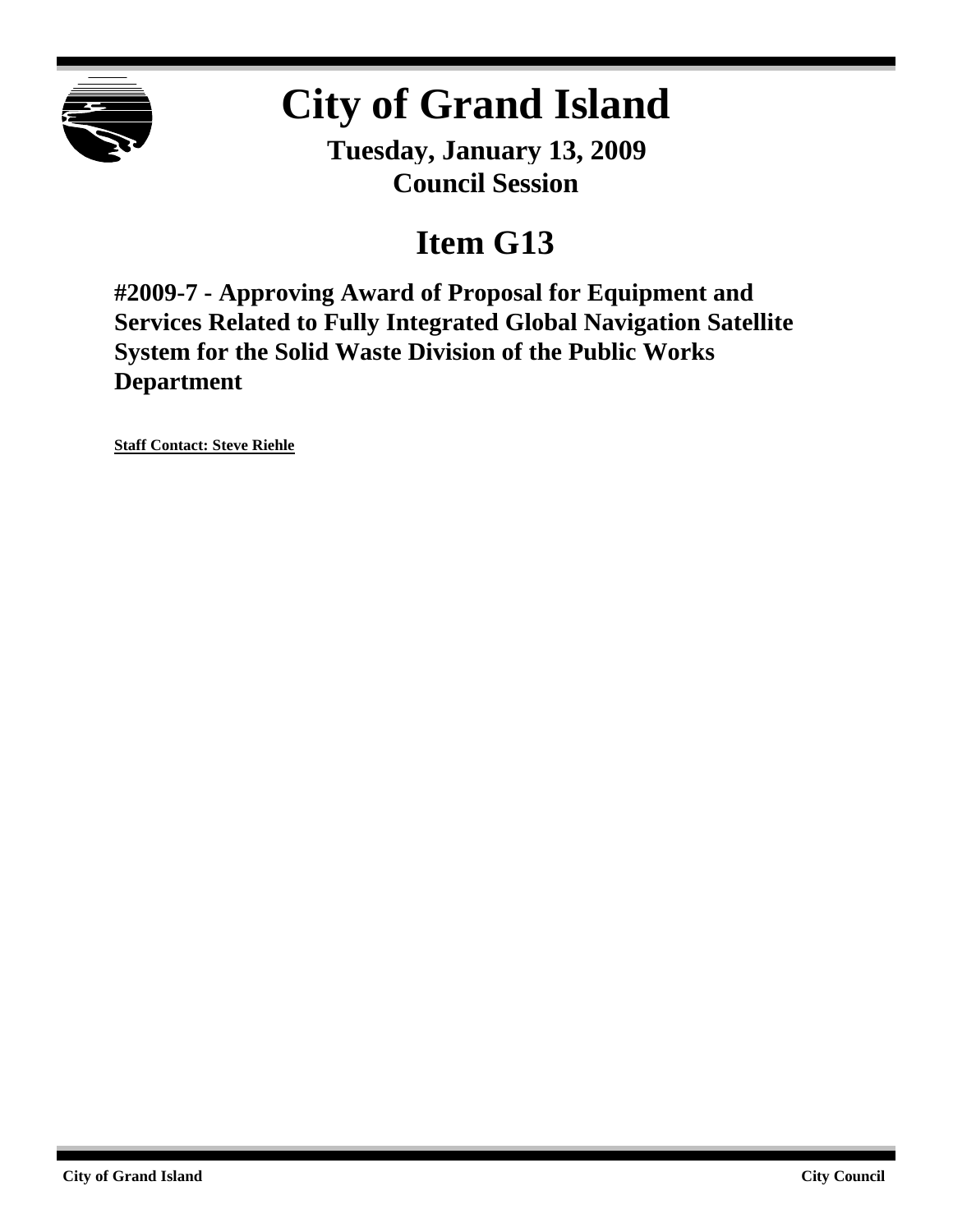# **Council Agenda Memo**

| <b>From:</b>                   | Steven P. Riehle, Public Works Director                                                                                                                                                           |
|--------------------------------|---------------------------------------------------------------------------------------------------------------------------------------------------------------------------------------------------|
| <b>Meeting:</b>                | January 13, 2009                                                                                                                                                                                  |
| Subject:                       | Approving Award of Proposal for Equipment and<br>Services Related to Fully Integrated Global Navigation<br>Satellite System for the Solid Waste Division of the<br><b>Public Works Department</b> |
| <b>Item <math>\#</math>'s:</b> | $G-13$                                                                                                                                                                                            |
| $Presenter(s):$                | Steven P. Riehle, Public Works Director                                                                                                                                                           |

### **Background**

On December 11, 2008 a Request for Proposals (RFP) for equipment services related to Fully Integrated Global Navigation Satellite System for the Solid Waste Division of the Public Works Department was advertised in the Grand Island Independent and sent to two (2) potential proposers by the Solid Waste Division of the Public Works Department.

The GPS equipment will benefit the Landfill by allowing us to do the following:

- Record exact location of buried friable asbestos loads per NDEQ Title 132 Requirements.
- Control equipment using on-board machine control and guidance for operators.
- Complete topographic surveys in house
- Execute real-time calculations for compaction densities lift thickness, daily cover application
- Perform stakeless grading for dirt work without survey stakes (no more waiting for surveyors) which reduces guesswork and costly rework by moving dirt right the first time
- Excavate much of Cell 3 on our own

# **Discussion**

Two (2) proposals were opened on December 22, 2008 and reviewed by the Public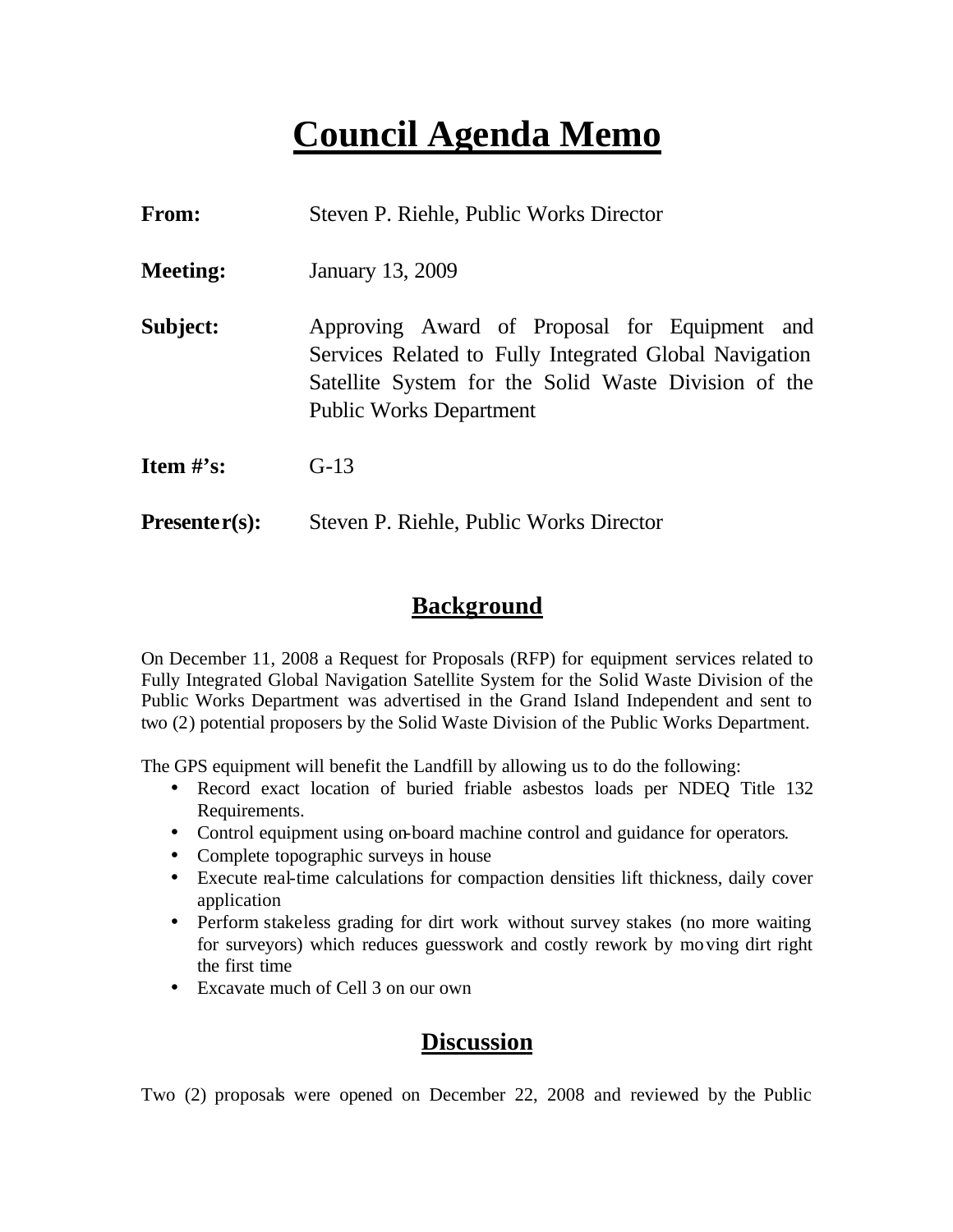Works Department and the Purchasing Division of the City. The equipment is to be purchased at an actual cost of \$79,999.00, which includes set up and training.

NMC of Omaha, Nebraska submitted a proposal that is recommended for approval in accordance with the required criteria listed in the RFP of:

- Price of equipment (40%)
- Technical support, experience and capability (40%)
- References  $(10\%)$
- On Site Demo (10%)

### **Alternatives**

It appears that the Council has the following alternatives concerning the issue at hand. The Council may:

- 1. Move to approve
- 2. Refer the issue to a Committee
- 3. Postpone the issue to future date
- 4. Take no action on the issue

#### **Recommendation**

City Administration recommends that the Council approve the award of proposal to NMC of Omaha, Nebraska.

# **Sample Motion**

Move to approve the award of proposal.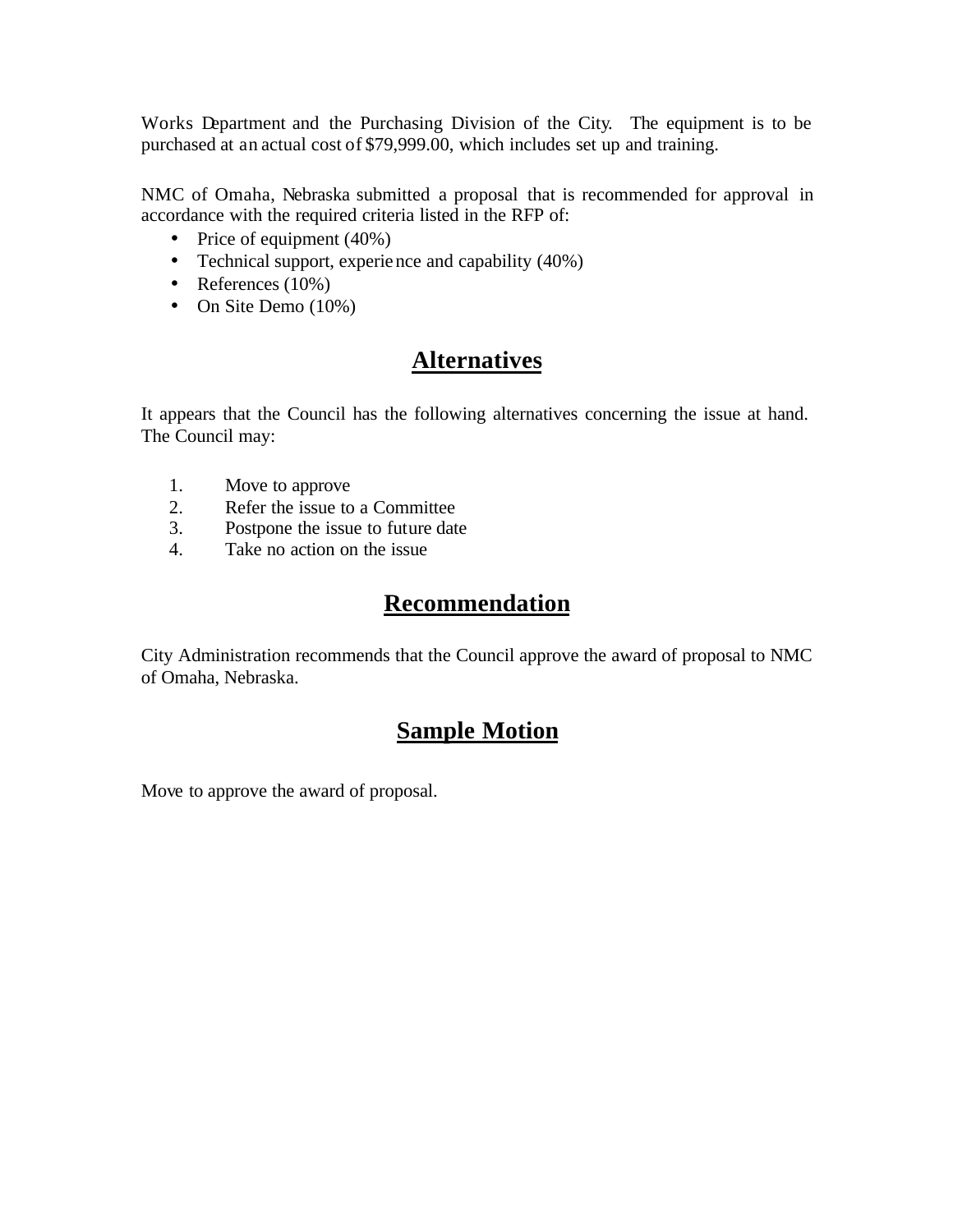#### *Purchasing Division of Legal Department* **INTEROFFICE MEMORANDUM**



Dale M. Shotkoski, Assistant City Attorney

*Working Together for a Better Tomorrow, Today*

#### **REQUEST FOR PROPOSAL FOR FULLY INTEGRATED GLOBAL NAVIGATION SATELLITE SYSTEM**

**RFP DUE DATE: December 22, 2008 at 4:00 p.m.**

**DEPARTMENT: Public Works**

**PUBLICATION DATE: December 11, 2008**

**NO. POTENTIAL BIDDERS: 2**

#### **SUMMARY OF PROPOSALS RECEIVED**

**NMC Construction Specialties Omaha, NE La Vista, NE**

cc: Steve Riehle, Public Works Director Catrina Delosh, PW Admin. Assist. Dale Shotkoski, City Attorney Wes Nespor, Assist. City Attorney Jeff Wattier, Solid Waste Supt.

Jeff Pederson, City Administrator David Springer, Finance Director

**P1312**